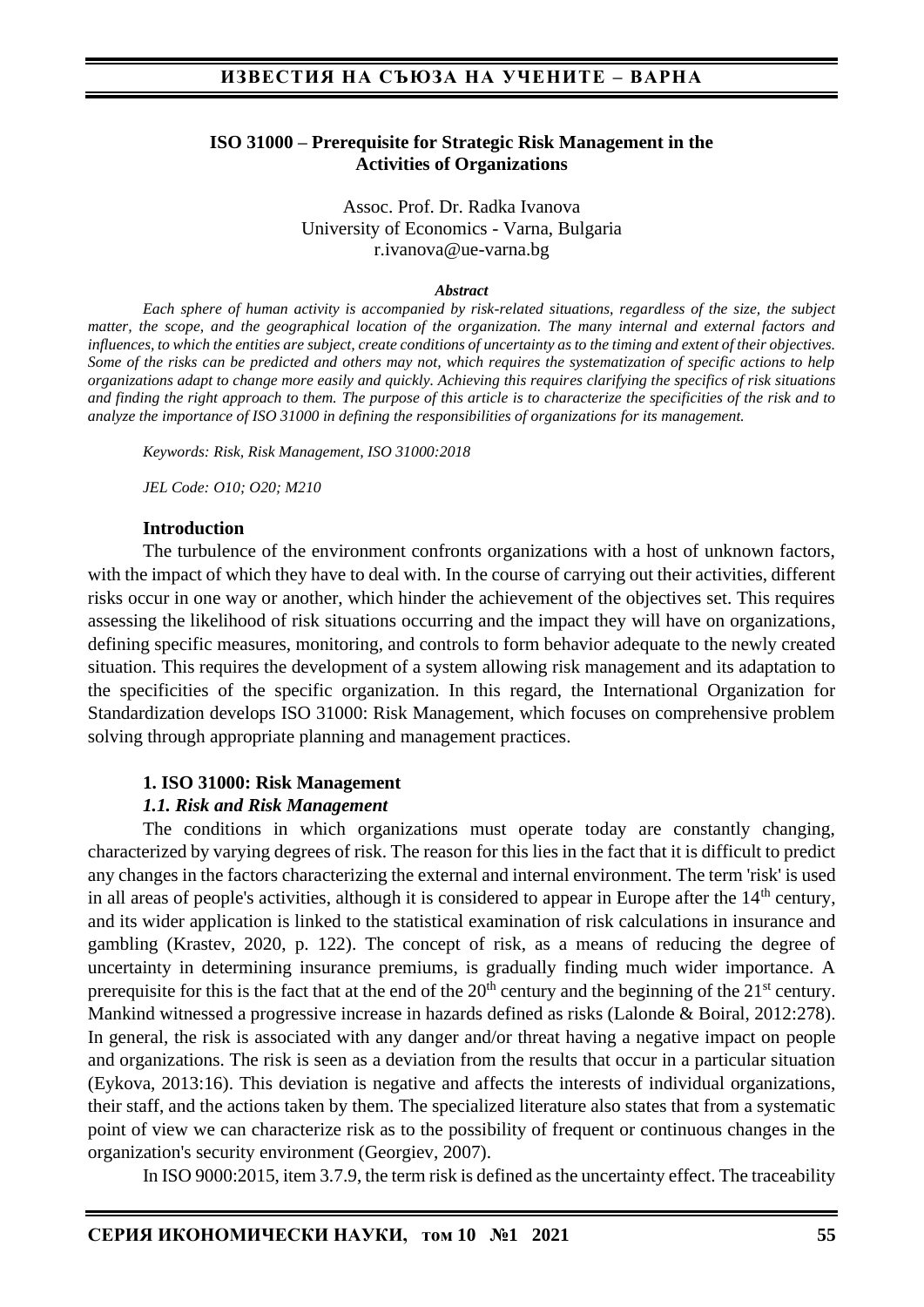# **IZVESTIA JOURNAL OF THE UNION OF SCIENTISTS - VARNA**

of the etymological origin of the term "risk", as the researchers in the field point out, shows that it is of a contradictory nature (Krastev, 2020 et al.). From Arabic, the word "risq" comes down to opportunities for profit and is favorable. In Latin, the word "risicum" means barriers that need to be overcome, while in English "risk" comes down to some loss and has a negative character. In general, we can point out, that the risk represents an estimated degree of uncertainty as regards the achievement of the expected results in the course of the implementation of the strategy (Zafirova, 2017:210). In this respect, in practice, the risk is based on the degree of uncertainty of the internal and external environment of the organizations. Its sources may be of an objective and/or subjective nature, with the result that different persons, groups, and organizations, independent or related events, phenomena, and natural and societal processes should be considered as sources of risk. In general, the specialized literature comments on the thesis that risk is associated with phenomena that manifest themselves against the will of the people and, accordingly, situations in which the role of the man is leading (Krastev, 2020). In order to assess the risk, it is necessary to describe and analyze all possible possibilities for something unwanted to happen, including fatal. At the same time, we should point out that, according to some researchers, the risk represents a measurable magnitude; multidimensional characteristic of future conditions; connection with random events and processes; occurs as a result of interactions between nature, humans, and technology; possibility of a positive outcome in the event of the uncertainty of the actions carried out (Ivanova, 2020:96). The risk shall also be identified by the likelihood of loss and injury occurring and realizing, a deviation from the expected negative results, as well as actions of an inappropriate nature requiring higher determination and rapid response. On the one hand, globalization creating new risks and consequences is a prerequisite for its emergence and, on the other hand, natural disasters generally cannot be managed by people and organizations and they are obliged to comply with them. In addition, the risk can also be defined as the effect of uncertainty to achieve organizational objectives. In general, risk is defined as uncertain events that may affect the general condition of an individual or organization (Gerunov, 2020:24).

The risk description is directly dependent on its type, which is why we will indicate that there are different varieties of risks. In general, risks are distinguished by technological, market, financial, economic, public, environmental, political, reputational risk; risks related to cooperation between partners, intellectual property, customers, staff, knowledge, and management. From the point of view of risk management standards, classification is based on external and internal factors, impact on organizations, and more precisely, strategic, operational, financial, and physical hazard risk (Krastev, 2020).

With regard to deviations of the actual results from the expected ones, specialists bring out two types of risk – "clean" and speculative (Georgiev, 2007; Gerunov, 2019; Krastev, 2020; Kuznetsova, 2004:26). Pure risks (hazards) are bound by the possibility of zero or negative results and are rather defined as natural and natural. From this point of view, organizations must provide for such actions to allow them to minimize negative consequences since they cannot influence their manifestation. The manifestation of speculative risks, in turn, leads to losses, and when they are not manifested, the organizations will realize benefits (profits).

Some researchers highlight the fact that determining risk as a process covers identifying the causes and sources of risk, events, situations, or circumstances that may potentially have a material impact on the objectives and nature of that impact (Stoev, 2017:226).

At the same time, it is considered that the risk in modern business performs four main functions: innovative; regulatory; protective; Analytical (Fomichev, 2020). They can be considered separately, but they also have several intersections between them.

The specificities of risk clearly demonstrate the need for targeted management in this area. In essence, risk management must be strategic in order to deliver real benefits for organizations. Defining specific long-term actions to address the risk situations in which subjects find themselves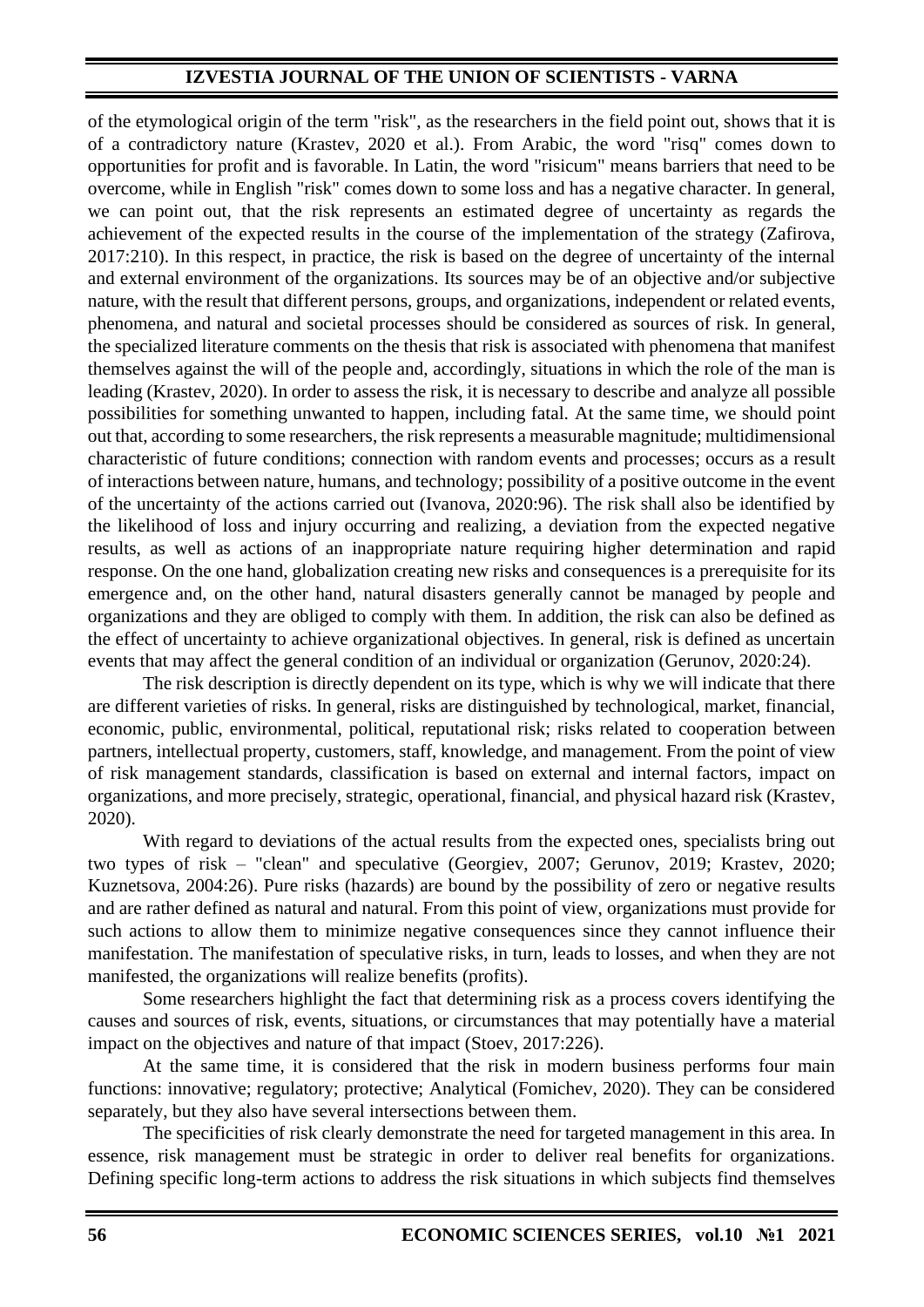# **ИЗВЕСТИЯ НА СЪЮЗА НА УЧЕНИТЕ – ВАРНА**

in changing expected factors is a prerequisite for successful crisis management. Risk management should therefore be integrated into the strategic management and organizational culture of companies in order to transform strategic solutions into tactical and operational tasks that staff know and perform accordingly. Like any other management and risk management, it is a cyclical process that involves continuous identification and analysis of changes in the expected state of the external and internal environmental factors. The success of risk management is closely linked to assessing the past, present, and future; as well as all actions and objectives of the organization. According to some authors, risk management should therefore be seen as a system of activities that are linked to identifying and analyzing risks, developing alternatives, and making decisions to maximize positive effects and minimize negative ones in different risk situations (Krastev, 2020, p. 132). When choosing specific decisions on the behavior of organizations in exceptional circumstances, the risk appetite of the decision-makers is relevant. The preference only for lower-risk solutions as well as predominantly high-risk solutions can have an equally negative impact on the organization. Therefore, more balanced options should be sought and leaders making the final choice should overcome their own preferences.

Risk management as a process is defined by some researchers as a logical structure that encompasses defining objectives and defining the criteria for achieving them, identifying risk areas and specific risks, assessing risks, and taking concrete measures to address possible threats to achieve the objectives (Lecheva, 2020:191). Establishing the right approach to risk management can be seen as a successful prerequisite for preventing several negative consequences for organizations. For an organization to use risk management as a source of competitive advantages, it should be able to manage operational risk to achieve its long-term strategic objectives (Yordanova, 2020:79). Risk management should also be seen as an iterative process covering all stages of the organization's life cycle, starting with identifying possible risks, analyzing risks, planning their management, follow-up monitoring, and periodic follow-up analysis. The latter ensures proper identification of the level of effectiveness of the risk management process in the organization.

Risk management can also be defined as a process related to identifying, planning, controlling, minimizing, and even eliminating hazards, if possible. The successful implementation of this process involves developing a special plan to analyze the risks and costs associated with them, make specific decisions, practical implementation, testing, and safety assessment. An important point is the timely identification of the threats to which all the assets of the organizations are exposed – tangible, financial, technological, information, human resources, etc., to provide for adequate measures for their protection. In this regard, it is of great importance to analyze the potential hazards and uncertainties that companies may face in the course of achieving their objectives and to provide for preventive safeguards to minimize the adverse effects of risk situations. Some researchers come from Henry Mintzberg's philosophy of 5 Ps for Strategy (Plan, Ploy, Pattern, Position, Perspective) and bring out four main risk management strategies, namely:

- avoiding (ignoring) risk;
- damage prevention;
- risk acceptance;
- transfer (sharing) of risk.

Each of them has its own peculiarities and would be suitable for application under different conditions, including according to the capabilities of the particular organization. Risk avoidance is associated with taking action that will allow it to be mitigated. The prevention of damage involves the use of own resources to cover such in the event of possible risk situations. The acceptance of the risk comes down to awareness of the adverse situation and its acceptance, as it cannot be prevented. The transfer of risk is linked to its transfer to another organization, which is most often carried out through insurance, outsourcing and hedging can also be used.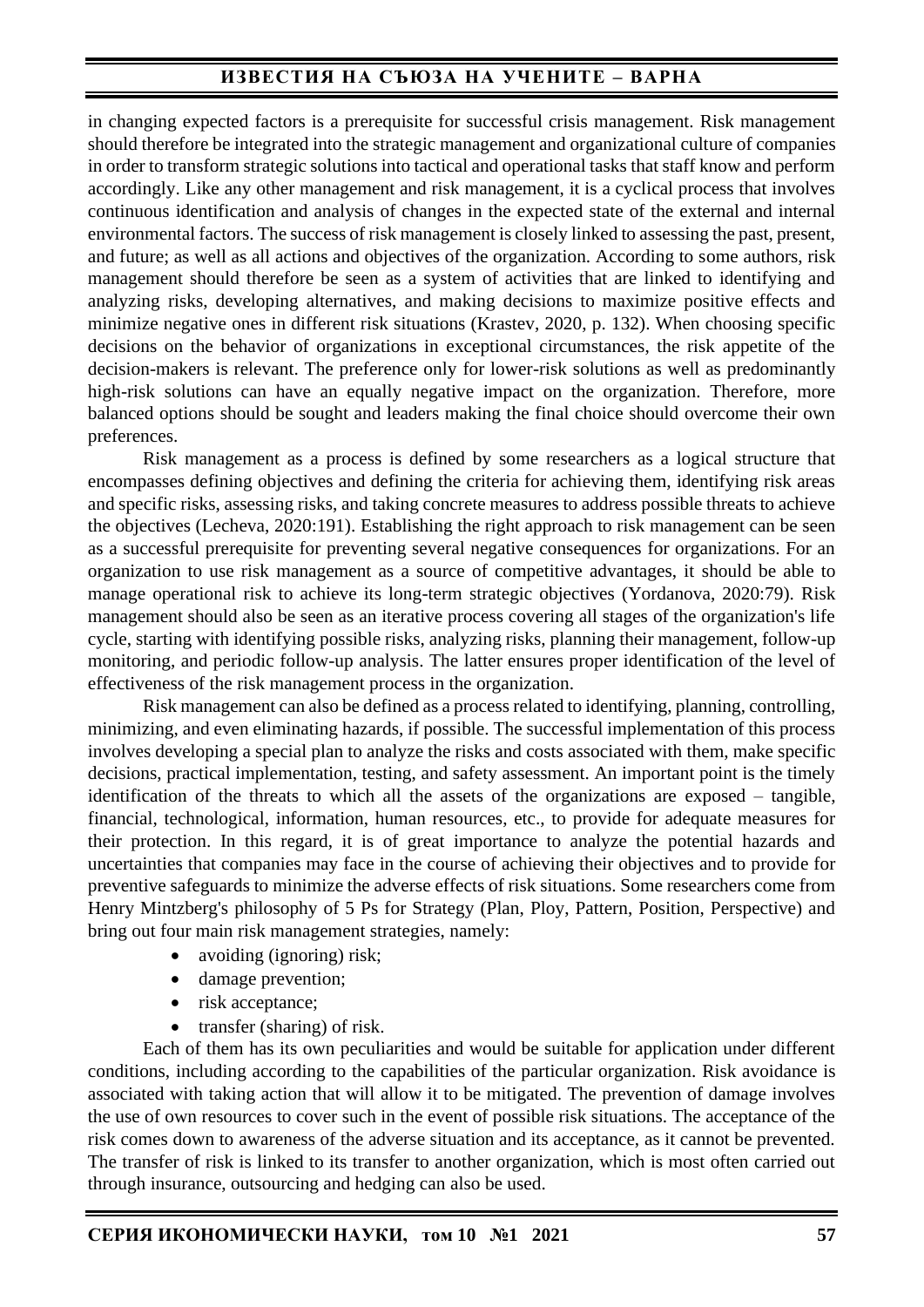# **IZVESTIA JOURNAL OF THE UNION OF SCIENTISTS - VARNA**

On the other hand, the approaches used to analyze risks are considered to be divided into two main varieties, fragmented and comprehensive risk assessment, depending on whether some or all of the alternatives are considered and, respectively, what countermeasures are sought. Each organization chooses the approach to apply itself, and at different times of its development, it can change the approach used.

We should also point out that there is an understanding in the literature that risk management is associated with going through several basic steps, which are limited to setting targets; identification and assessment of risks; selection of risk reactions; documenting the risk management process and, of course, monitoring to assess the achievement and extent of dealing with risk situations (Lecheva, 2020:186). As an essential element of risk management, practice shows that its assessment can be derived as it helps managers to become more aware of the specificities of the risks they face. In this respect, the risk assessment shall be presented as a process consisting of risk identification, analysis, and assessment.

As regards how it is carried out, the risk management itself should be carried out at several levels, namely: strategic, process, and personal, to cover the overall management of the organization, the main business processes taking place therein, as well as the risks associated with the work of the individual participants in those processes. The attention of the senior management of each company should be focused on the risk management system, supporting different aspects, and making relevant strategic decisions. In support of the managing authorities and given the importance of risk management, the International Organization for Standardization (ISO) shall develop a special standard under the number ISO 31000. The procedures and actions, set out therein, aim to prepare organizations implementing the standard for easier handling of risk situations.

## *1.2. Features of ISO 31000:2018*

The ISO 31000 Risk Management standard is designed to define the basic principles and guidelines for risk management faced by organizations at different times in their development. The standard allows it to be used in both the public and private sectors, regardless of the nature of the risk and its consequences (positive or negative); to provide common methodology and rules for risk management. Risk management is defined in ISO Guide 73 as a set of coordinated activities to guide and control organizations in terms of risk (Proenca, Borbinha, Vieira, 2017). The standard uses two concepts: Management Risk and Managing Risk, and the distinction between them is limited to the following: Management Risk involves clarifying the principles, framework, and management process while Managing Risk is associated with the application of these principles in the activities of organizations. An important feature is the fact that the scope of risk management may be different – to apply to the whole entity, to its individual divisions, functions, projects, or activities. Risk management should be seen as a process related to the systematic implementation of a set of practices, policies, and procedures for the successful management of context-based activities and risk identification, its analysis, overcoming, and monitoring. The communication strategy chosen by the management of the organization is important, as it should ensure timely transmission of information in order to form a credible picture of the situation in which it is located on the different time horizons. Of particular importance for risk management success is the identification of internal and external factors negatively influencing development and activity in order to establish the correct context in which risk should be considered.

The implementation of ISO 31000:2018 provides several advantages for organizations, including the following:

- better awareness of the possible risks and their consequences by the employees;
- achieving greater responsibility among all those working in the organization, regardless of the position they hold;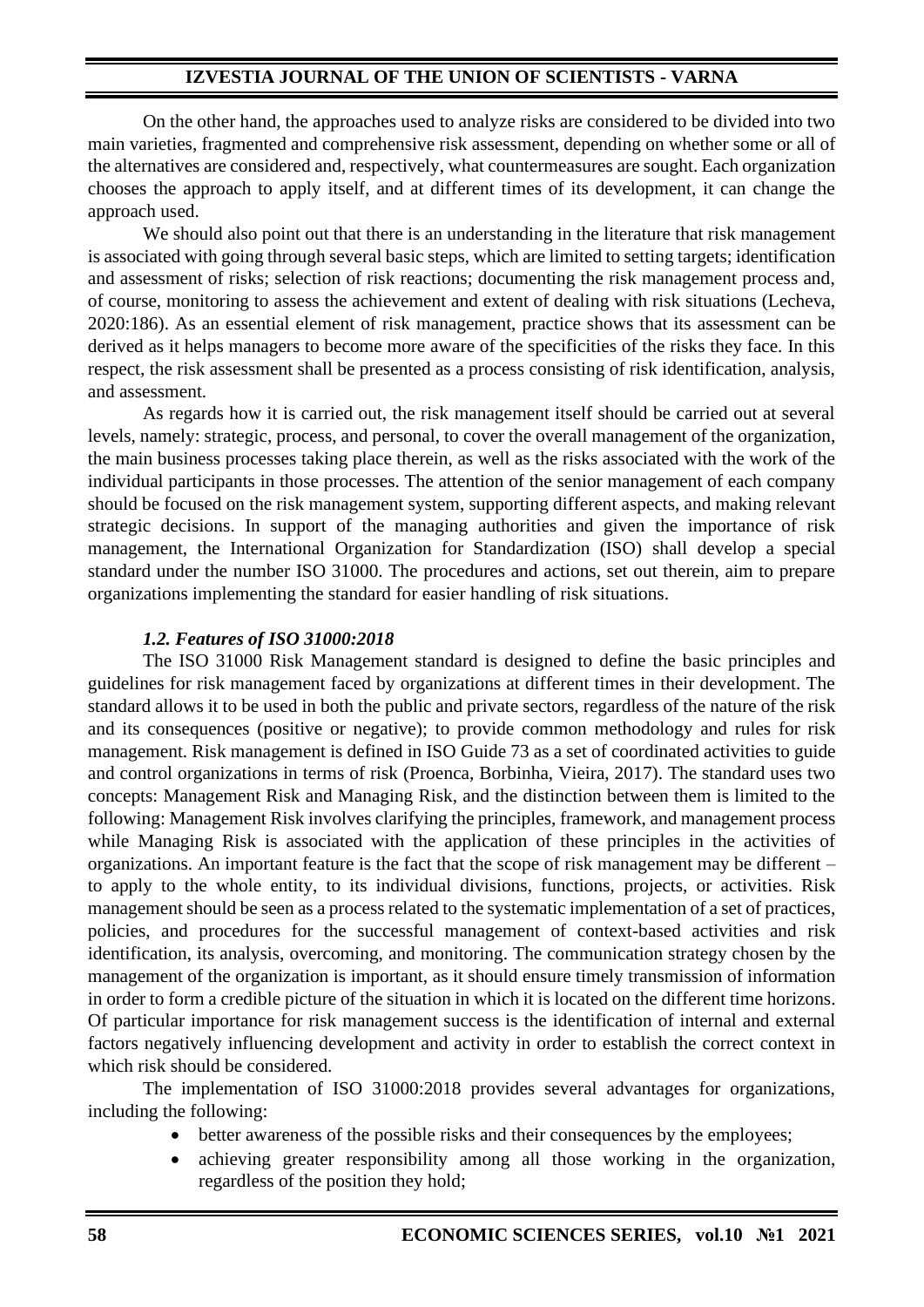# **ИЗВЕСТИЯ НА СЪЮЗА НА УЧЕНИТЕ – ВАРНА**

- more effective and efficient management of business processes;
- improving the image of the company, its products, and services, etc.

This in practice means creating the conditions for maintaining the sustainable competitiveness of organizations. In creating successful risk management practices, prerequisites are created to transform the uncertainty in which companies must operate into strategic opportunities.

As a result of the risk assessment, actions aimed at mitigating the negative impact of the identified risks are identified. ISO 31000 implies that risk management is an integral component of overall governance in organizations in order to allow successful adaptation to change, taking into account the specificities of the processes in the specific entity. As per the standard, each organization needs to determine the entire risk in terms of its nature, which events or circumstances may provoke it, what are the possible consequences that can be expected. ISO 31000 implies a description of the possible risks, their hierarchical arrangement depending on their degree of significance and impact. It achieves transparency of risk management as an integral part of the processes taking place in an organization, taking into account relevant human and cultural factors. Also, ISO 31000 requires the consideration of risk management as a dynamic and repetitive process in order to create prerequisites for an adequate response to oncoming external and internal changes.

Effective implementation of the standard requires a preliminary precise assessment of the organization in terms of its internal and external components in order to determine with maximum accuracy its condition and specificities (Risk management, 2009:10). It is considered that the external assessment of the organization should focus on three main strands, namely:

- the components of the external environment (macro and microenvironment) in which the entity concerned must carry out its activities – political, legal, economic, social, technological, financial, cultural, natural factors, competitors, consumers, etc., being considered locally, regionally, nationally, internationally depending on the specific needs;
- the leading development trends that prejudge the objectives of the organizations;
- the specificities of stakeholders and their relationships.

The analysis of the internal environment of the entities covers the whole organization and all its structural components, which implies an assessment of:

- the organizational structure in terms of its effectiveness, given the management method adopted; characteristics of the roles and status of staff;
- the objectives, policies, strategies adopted;
- the resources available and the need for them;
- the information systems used, the direction of information flows and the decision-making styles applied;
- organizational culture, values, standards of conduct;
- relationships with internal stakeholders;
- the specificities of the contractual relationship, etc.

Successful risk management requires it to be part of all practices and processes taking place within the organization, including at the level of their development. A risk management plan is also needed to ensure that this governance is carried out in practice and is a component of the overall strategic plan of the organization. Given the global transformations and new situations faced by all countries today, risk management should be seen as a means of achieving competitive advantages. Overall, the responsibility for dealing with risks rests with the management of the organization, which is why it must find a way to analyze and address them more effectively. At the same time, it should not be forgotten that decisions of senior managers are implemented by the remaining staff in the organization, and therefore the risk management strategy, and objectives must be shared by all. On the other hand, ISO 31000 entails the supervision and control of activities carried out within its scope, which are supported by the documentary equipment inherent in that standard. Risk information is part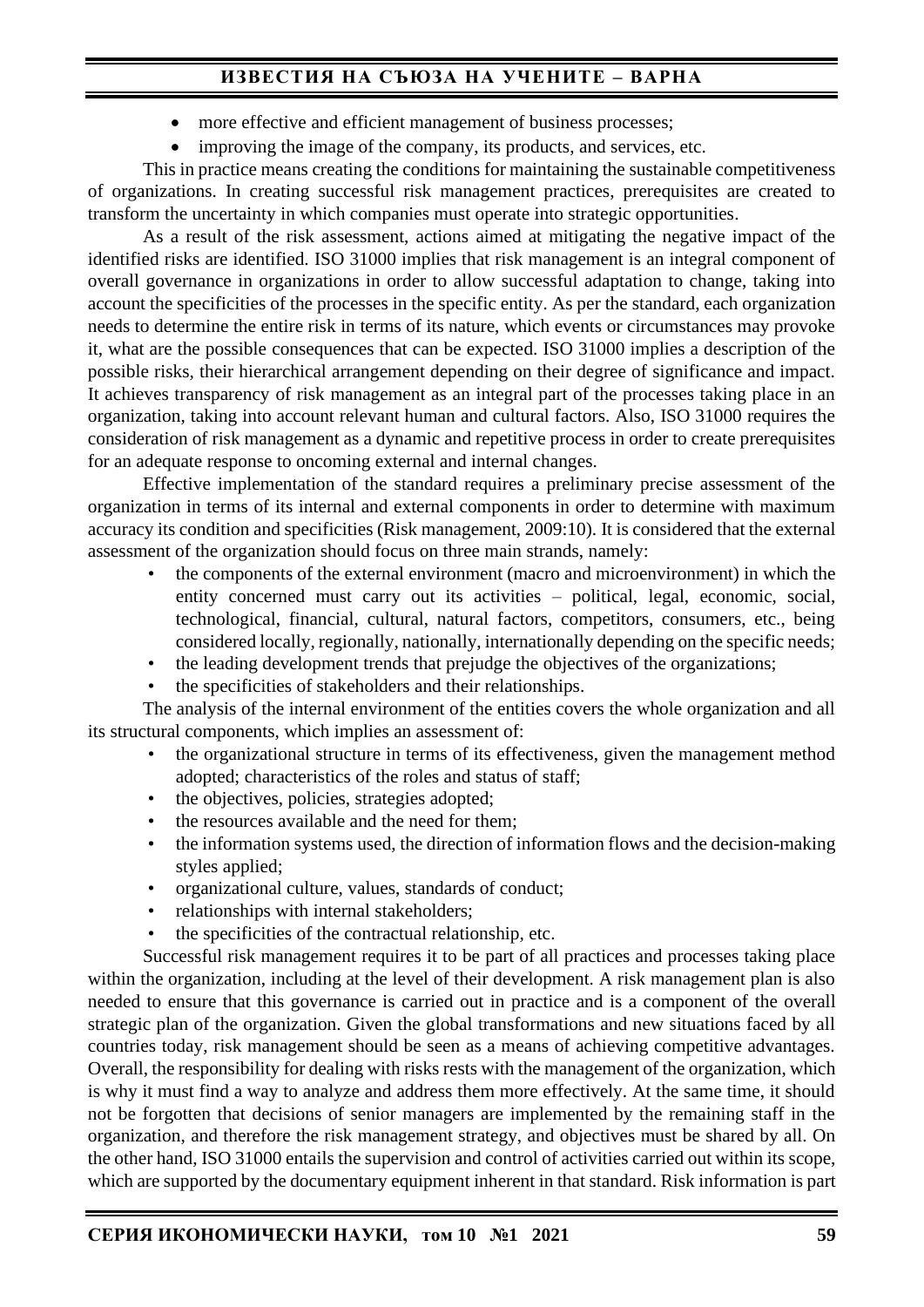of the management information of the organization as a whole and is therefore used by its management for follow-up analyses and specific actions.

ISO 31000 was first published in 2009 and its objective is to integrate risk management into the overall governance of organizations, strategically and operationally. Subsequent revisions to the standard lead to appropriate adjustments, as a result of which its new version is published in 2018, up to date today.

The guiding principles of risk management according to ISO 31000 set out in Standard Deviations (2018:9) are limited to the following eight:

- Personality and proportionality of the framework and processes.
- Appropriate and timely stakeholder involvement.
- Structuring and comprehensiveness.
- Risk management is an integral part of all organizational activities
- Anticipating, detecting, recognizing, and responding to changes.
- Taking into account the limitation of the information available at a given time.
- Human and cultural factors influence risk management.
- Continuous improvement of risk management through training and experience.

The first five principles define how risk management should be designed in the organization, and the last three – show how this governance should work. In practice, the first five principles come down to proportionality, equality, inclusiveness, built-in, and dynamics. The manifestation of these principles can be described as follows: risk management actions must be commensurate with the risk to the organization; be equivalent to other activities therein; the risk management approach is characterized by integrity; risk management actions to be dynamic and consistent with and change in risks. Risk management mechanisms need to be implemented in such a way as to allow continuous improvement.

Overall, ISO 31000 focuses on leadership and engagement of managers and everyone else in the organization in terms of flexible risk management by developing an adequate policy and strategy in this area. Comparing ISO 31000:2018 with ISO 31000:2009 shows that the new version of the standard focuses more on the importance of senior management, strategic orientation, and fuller integration of risk management into the organization, including its transformation into an integral part of the decision-making process. Value creation is also given greater importance, which should be a major driver of risk management, and principles such as continuous improvement, stakeholder involvement, and consideration of human and cultural factors are used. As a result, the importance of feedback, including the exchange of information with the external environment, is increasing, and terminology terms have been moved to ISO Guide 73 Risk Management– a dictionary to facilitate the adoption of ISO 31000 by simplifying the language used therein to achieve a wider scope of application. It provides a better level of awareness when deciding on the strategic development of the organization, increases the level of operational efficiency and competitiveness, improves the market presence of the organization, and has a beneficial effect on expanding public support.

The implementation of a risk management system in an organization involves carrying out an analysis of known risks, as well as looking for ways to assess potential risks, predicting the extent of the damage they may cause to the organization in their eventual occurrence, and looking for ways to prevent them. The implementation of ISO 31000 creates a favorable infrastructure to address risks and benefit the organization, including neutralizing negative consequences. The managers may identify those events that would lead to risky situations, calculate the losses accompanying them in the event of manifestation, and determine appropriate precautions. An important feature is the fact that the effectiveness of risk management depends to a high extent on the implementation of meaningful communication and exchange of ideas in the organization, to have timeliness in getting everyone acquainted with possible emergencies, and to rely on appropriate behavior to deal with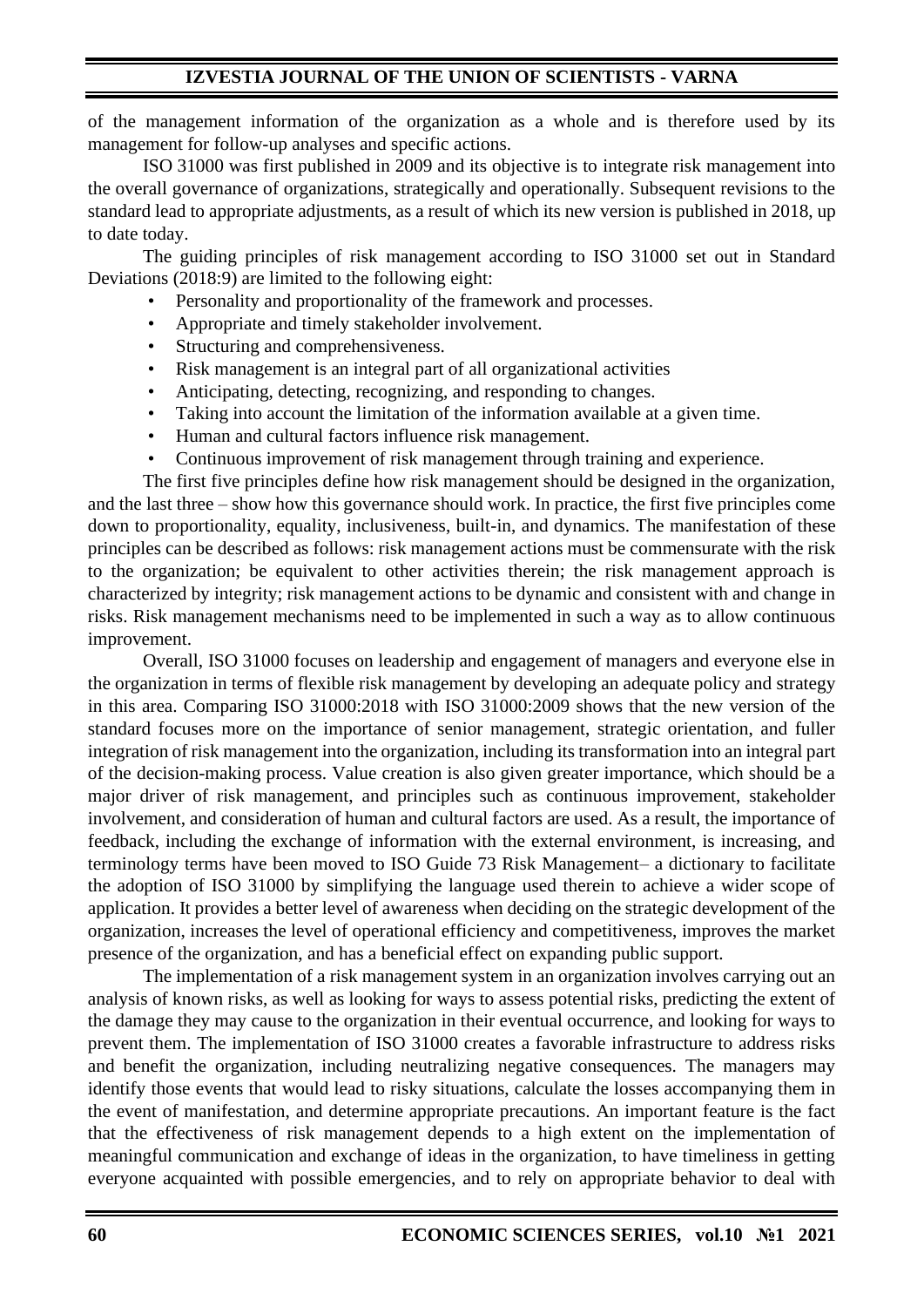them. The ISO 31000 standard enables the formalization of risk management practices in organizations, regardless of their subject matter, by implying systemic management to achieve better results.

## **2. Acknowledgement**

Management is interpreted as a purposeful impact on a system. In strategic terms, it should support the long-term and sustainable development of organizations (Nikolaeva, 2018:225). This is closely related to risk.In the dynamic environment in which companies have to do their business today, risk management is one of the most complex factors, which is why its managers pay increasing attention. The presence of different types of risk implies knowledge of their specificities and finding appropriate approaches to them to avoid or at least minimize unintended consequences. In practice, risk can be seen as one of the drivers for strategic decision-making in organizations and may have a beneficial or negative impact. It is, therefore, necessary to correctly determine the overall level of risk in the organization. In general, the main prerequisite for the occurrence of risk is the uncertainty that accompanies unexpected changes in the environment. At the same time, the effectiveness of risk management requires compliance with specific principles as well as commensurately concerning the level of risk in the specific organization. It influences the size, quality, specificity of the activities carried out in the companies. The decisions to be taken depend on the specificities of the crisis. All this leads to the creation of a risk management template in organizations existing under the name ISO 31000. The implementation of ISO 31000 enables the development of an organizational risk management strategy to effectively identify risks, as well as find ways to reduce their impact on the organization. Overall, we should point out that ISO 31000 aims to build and develop an appropriate risk management culture, including control and monitoring. Risk situations require the readiness to process a large amount of information quickly, and the standard presents guidelines for integrating decision-making according to risk into management, planning, reporting, policies, organizational values, and culture. Risk management is also a prerequisite for achieving the sustainable development of organizations. Risk management should be an integrated part of the organizational culture of enterprises, it should transform strategic objectives into tactical and operational by implementing an effective policy by senior management. It is important for each organization today to be able to build up its smart risk management system, enabling the timely identification and analysis of risk situations, identifying the most important ones at any level of the organization, and taking adequate measures to address the losses they can lead to. Today, risk management should be seen as an integral part of managers' responsibility for the organizations they run. It focuses on creating effective economic protection for companies from undesirable effects that would cause them damage, so it must be systematic. The implementation of ISO 31000:2018 provides benefits for organizations by allowing them to analyze events that may lead to risks in the future, determine the damage they may inflict on them, specify precautionary measures, as well as actions in case of manifestation of risky situations that cannot be prevented. Risk management does not inherently avoid or eliminate risks but is aimed at realizing them, determining their likely impact in their manifestation, and, accordingly, how all this should be managed.

## **References**

- 1. Fomichev, A. (2020). Risk management.
- 2. Georgiev, R. (2007). Delovi resheniya i sigurnost na organizatsiyata. Sofia
- 3. Gerunov, А. (2019). Risk Management: Typologies, Principles and Approaches. *Entrepreneurship*. Vol. VІI. Issue: 2. pp. 205-244
- 4. Gerunov, A. (2020). Analysis and assessment of operational risks. *Economic and social alternatives*, No. 2, pp. 24-42 DOI:<https://doi.org/10.37075/ISA.2020.2.03> [Online] Available